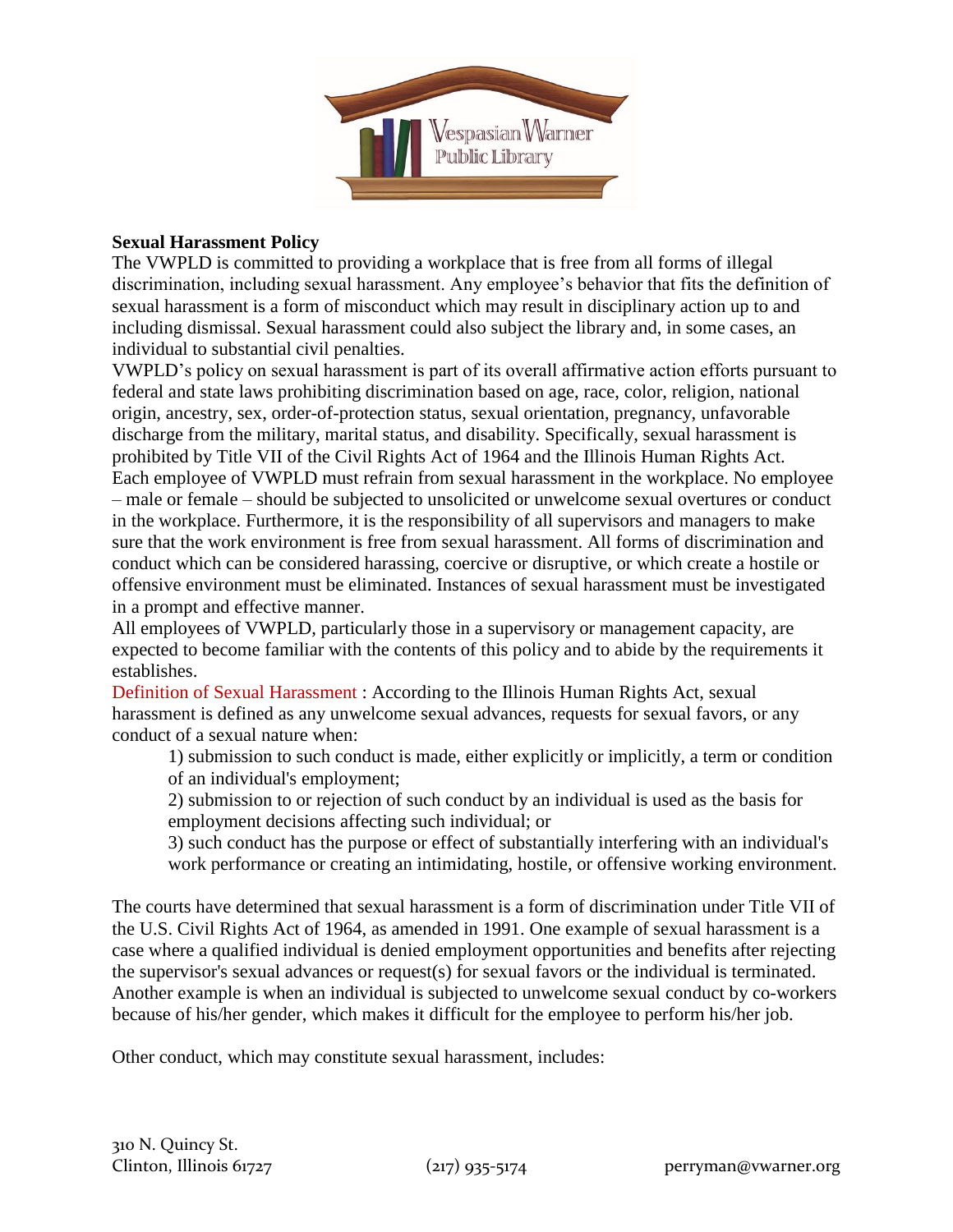

- **Verbal:** Sexual innuendos, suggestive comments, insults, humor, and jokes about sex, anatomy or gender-specific traits, sexual propositions, threats, repeated requests for dates, or statements about other employees, even outside of their presence, of a sexual nature.
- **Non-Verbal:** Suggestive or insulting sounds (whistling), leering, obscene gestures, sexually suggestive bodily gestures, "catcalls," "smacking," or "kissing" noises.
- **Visual:** Posters, signs, pin-ups or slogans of a sexual nature, viewing pornographic material or websites.
- **Physical:** Unwelcome touching, hugging or kissing, pinching, brushing the body, any coerced sexual act, or actual assault.
- **Textual/Electronic:** "Sexting" (electronically sending messages with sexual content, including pictures and video), the use of sexually explicit language, harassment, cyberstalking and threats via all forms of electronic communication (e-mail, text/picture/video messages, intranet/on-line postings, blogs, instant messages and social-network websites like Facebook and Twitter).

While the most commonly recognized forms of sexual harassment involve the types of conduct described above, non-sexual conduct can also constitute a violation of the applicable laws when that conduct is directed at the victim because of his or her gender (for example, a female employee who reports to work every day and finds her tools stolen, her work station filled with trash and her equipment disabled by her male co-workers because they resent having to work with a woman).

The most severe and overt forms of sexual harassment are easier to determine. On the other end of the spectrum, some sexual harassment is more subtle and depends, to some extent, on individual perception and interpretation. The courts will assess sexual harassment by a standard of what would offend a "reasonable person." For this reason, every manager, supervisor and employee must remember that seemingly "harmless" and subtle actions may lead to sexual harassment complaints. The use of terms such as "honey," "darling," and "sweetheart" is objectionable to many women who believe that these terms undermine their authority and their ability to deal with men on an equal and professional level. And while use of these terms by an individual with authority over a female employee will rarely constitute an adverse employment action, it may lead to the creation of a hostile work environment. Another example is the use of a compliment that could potentially be interpreted as sexual in nature. Below are three statements that might be made about the appearance of a woman in the workplace:

"That's an attractive dress you have on."

"That's an attractive dress. It really looks good on you."

"That's an attractive dress. You really fill it out well."

The first statement appears to be simply a compliment. The last two are most likely to be perceived as sexual harassment, depending on individual perceptions and values. To avoid the possibility of offending an employee, it is best to follow a course of conduct above reproach or to err on the side of caution.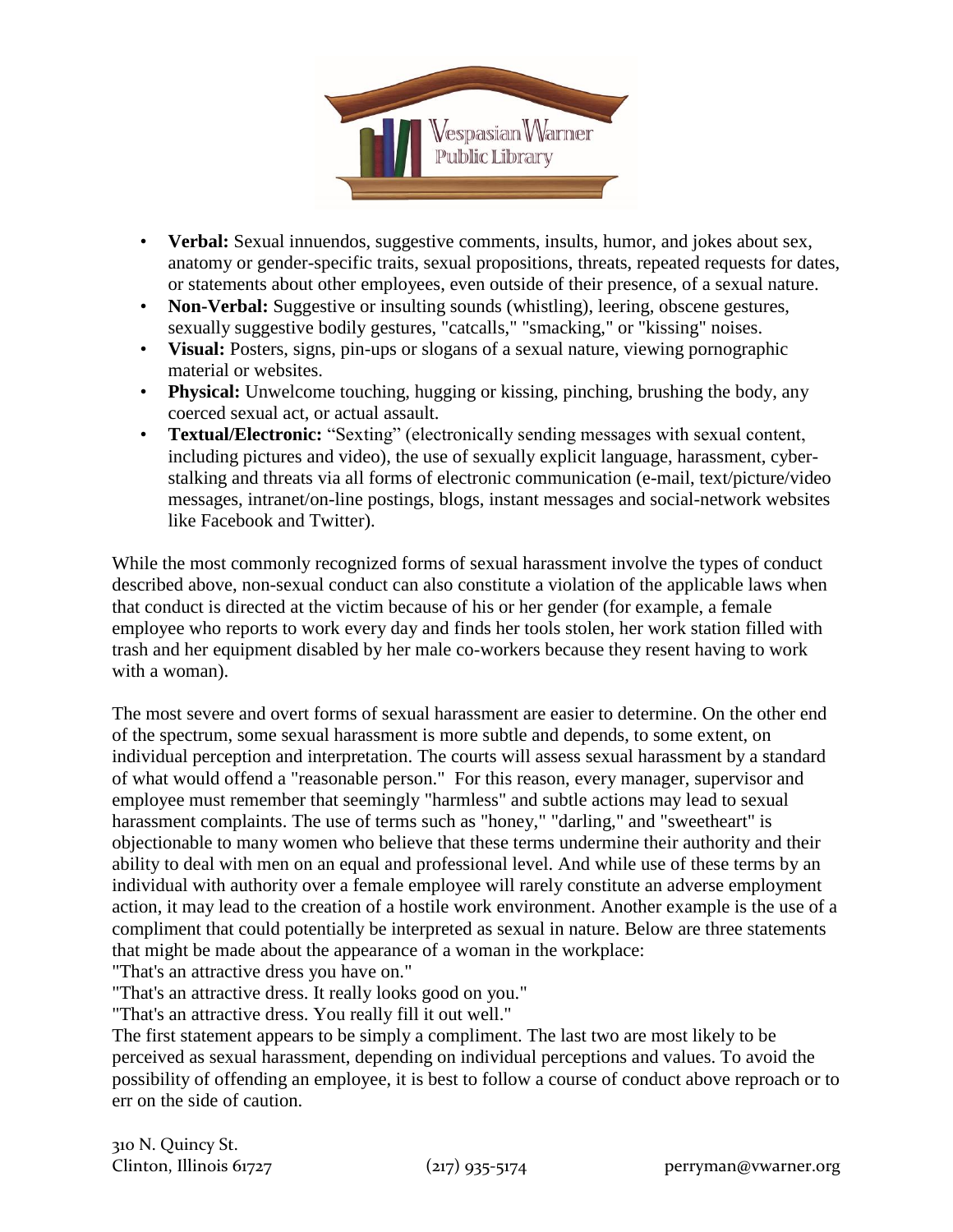

Sexual harassment is unacceptable misconduct and affects both genders. Sexual harassment will often involve a man's conduct directed at a woman. However, it can also involve a woman harassing a man or harassment between members of the same gender.

Responsibility of Individual Employees : Each individual employee has the responsibility to refrain from sexual harassment in the workplace. An individual employee who sexually harasses a fellow worker is, of course, liable for his or her individual conduct. The harassing employee will be subject to disciplinary action up to and including discharge in accordance with this policy or any applicable collective bargaining agreement, as appropriate.

Responsibility of Supervisory Personnel : Each supervisor is responsible for maintaining a workplace free of sexual harassment. This is accomplished by promoting a professional environment and by dealing with sexual harassment as with all other forms of employee misconduct. It must be remembered that supervisors are the first line of defense against sexual harassment. By setting the right example, a supervisor may discourage his or her employees from acting inappropriately. In addition, supervisors will often be the first to spot objectionable conduct or the first to receive a complaint about conduct which he or she did not observe. The courts and the Illinois Human Rights Commission have found that organizations, as well as supervisors, can be held liable for damages related to sexual harassment by a manager, supervisor, employee, or third party (an individual who is not an employee but does business with an organization, such as a contractor, customer, sales representative, or repair person). Liability is either based on an organization's responsibility to maintain a certain level of order and discipline among employees, or on the supervisor, acting as an agent of the organization. It should be noted that recent United States Supreme Court cases involving sexual harassment claims against supervisors have made the employer's liability for supervisors' actions even stricter. Therefore, supervisors must understand that their adherence to this policy is vitally important, both with regard to their responsibility to maintain a work environment free of harassment and, even more importantly, with regard to their own individual conduct. The law continues to require employers to remain vigilant and effectively remedy sexually harassing conduct perpetrated by individual(s) on their coworkers. Supervisors must act quickly and responsibly, not only to minimize their own liability, but also that of the library. Specifically, a supervisor must address an observed incident of sexual harassment or a complaint with equal seriousness, report it, take prompt action to investigate it, implement appropriate disciplinary action, take all necessary steps to eliminate the harassment, and observe strict confidentiality. This also applies to cases where an employee tells the supervisor about behavior considered sexual harassment but does not want to make a formal complaint. Also, supervisors must ensure that no retaliation will result against an employee making a sexual harassment complaint. Furthermore, managers/supervisors should remind employees, on a regular basis, that their incoming and outgoing electronic messages on employer-owned/issued equipment are subject to monitoring and that employees have no expectation of privacy on employer-owned/issued electronic equipment. Inform employees that if they are subjected to inappropriate electronic communications while at work or on employer-owned equipment, or even on their personal cell phones and computers, that they should contact their supervisor or the library director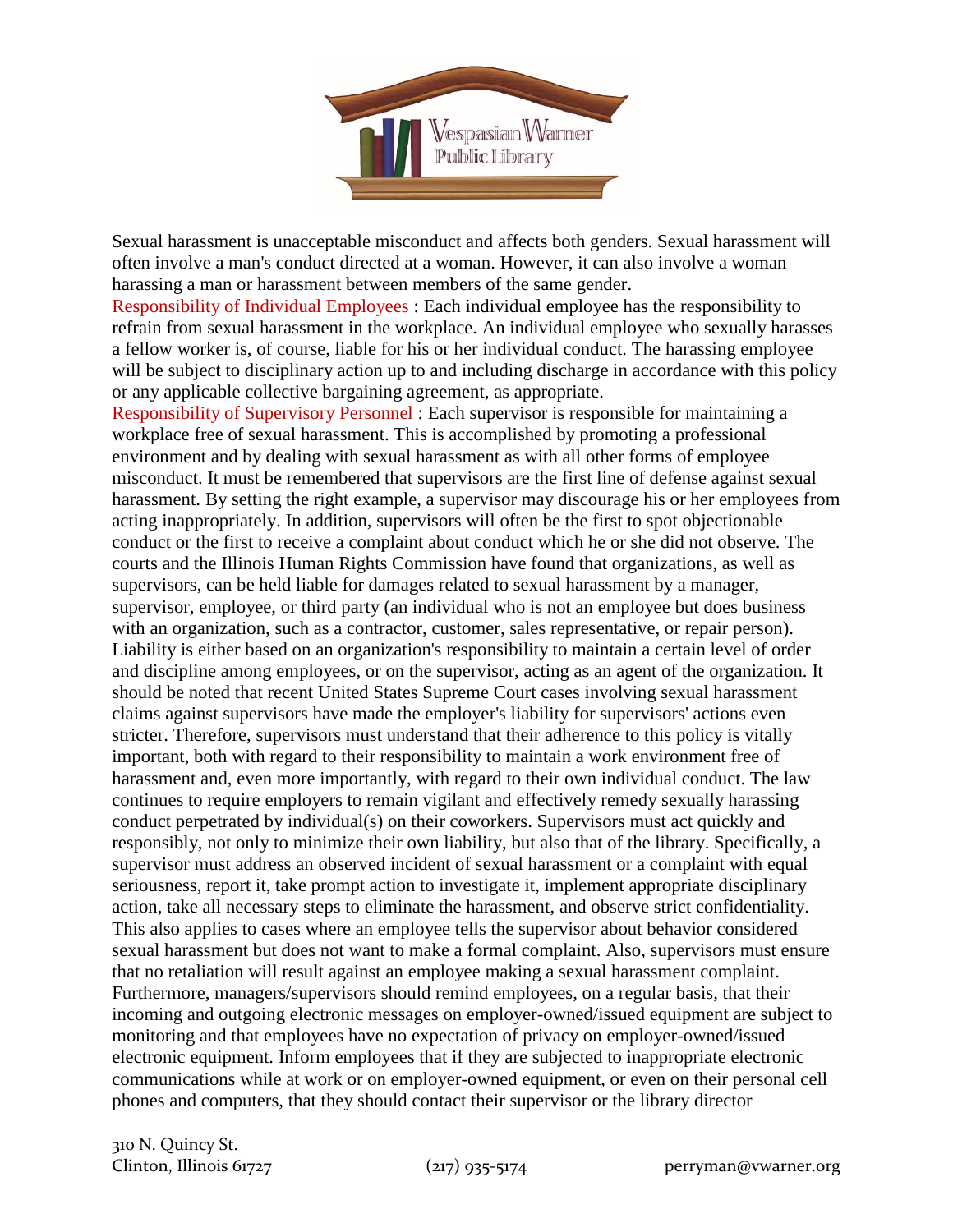

immediately. Advise managers, supervisors, and employees not to "friend" each other on social networks and to limit their electronic messages to relevant business matters. Investigate complaints on a case-by case basis and remind employees of the library's code of conduct and ethics rules, if applicable.

Procedures for Filing a Complaint : An employee who either observes or believes herself/himself to be the object of sexual harassment should deal with the incident(s) as directly and firmly as possible by clearly communicating her/his position to the offending employee, her/his supervisor and library director. It is not necessary for sexual harassment to be directed at the person making a complaint.

The following steps may also be taken: document or record each incident (what was said or done, the date, the time, and the place). Documentation can be strengthened by written records, such as letters, notes, memos, and telephone messages.

All charges, including anonymous complaints, will be accepted and investigated regardless of how the matter comes to the attention of the library. However, because of the serious implications of sexual harassment charges and the difficulties associated with their investigation and the question of credibility involved, the claimant's willing cooperation is a vital component of an effective inquiry and an appropriate outcome.

Protections : Persons reporting sexual harassment may also be protected from retaliation pursuant to the Illinois Whistleblower Act, the Illinois Human Relations Act, and the Illinois State Officials and Employees Ethics Act.

Proper responses to conduct which is believed to be sexual harassment may include the following:

**Electronic/Direct Communication**. If there is sexual harassing behavior in the workplace, the harassed employee should directly and clearly express her/his objection that the conduct is unwelcome and request that the offending behavior stop. The initial message may be verbal. If subsequent messages are needed, they should be put in writing in a note or a memo.

**Contact with Supervisory Personnel**. At the same time direct communication is undertaken, or in the event the employee feels threatened or intimidated by the situation, the problem must be promptly reported to the immediate supervisor, or the library director. If the harasser is the immediate supervisor; the problem should be reported to the next level of supervision, or the board of trustees' personnel committee.

**Formal Written Complaint**. An employee may also report incidents of sexual harassment to the library director and/or the board of trustees' personnel committee. The personnel committee will counsel the reporting employee and be available to assist with filing a formal complaint. The library will fully investigate the complaint and advise the complainant and the alleged harasser of the results of the investigation.

**Resolution Outside the Library**. The purpose of this policy is to establish prompt, thorough, and effective procedures for responding to every complaint and incident so that problems can be identified and remedied internally. However, an employee has the right